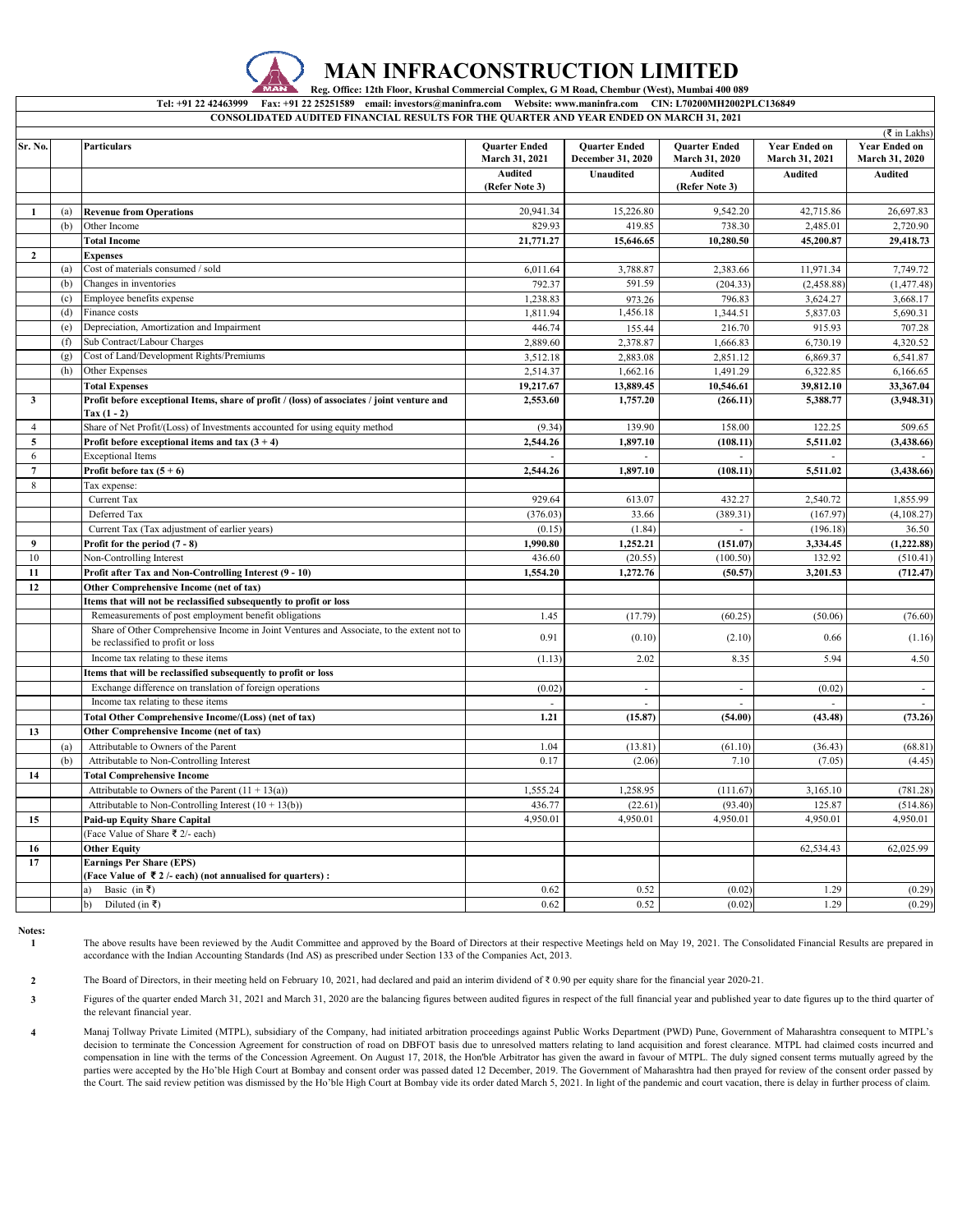$\left( \frac{1}{2} \right)$ The Standalone Financial Results of the Company are available on the website of the Company www.maninfra.com and on the website of the National Stock Exchange of India Limited www.nseindia.com and of BSE Limited www.bseindia.com. Key Standalone financial information is as follows:

|     |                                        |                      |                          |                      |                      | $(5 \text{ in Lakhs})$ |
|-----|----------------------------------------|----------------------|--------------------------|----------------------|----------------------|------------------------|
| Sr. | Particulars                            | <b>Ouarter Ended</b> | <b>Ouarter Ended</b>     | <b>Ouarter Ended</b> | <b>Year Ended on</b> | <b>Year Ended on</b>   |
| No. |                                        | March 31, 2021       | <b>December 31, 2020</b> | March 31, 2020       | March 31, 2021       | March 31, 2020         |
|     |                                        | Audited              | Unaudited                | Audited              | <b>Audited</b>       | <b>Audited</b>         |
|     |                                        | (Refer Note 3)       |                          | (Refer Note 3)       |                      |                        |
|     | Total Revenue (Including Other Income) | 8.979.93             | 6.880.33                 | 5.628.19             | 23,336.67            | 20.329.93              |
|     | Profit/Loss before Tax                 | 3.712.64             | 3.097.69                 | 2.052.98             | 10,980.96            | 8,857.96               |
|     | Profit/Loss after Tax                  | 3.204.13             | 2.547.65                 | 1.614.21             | 9.241.99             | 6,872.60               |

**6** Audited Consolidated Segment wise Revenue, Results, Assets and Liabilities for the quarter and year ended on March 31, 2021:

|     |                                                                                           |                      |                      |                      |                      | ( ₹ in Lakhs)        |
|-----|-------------------------------------------------------------------------------------------|----------------------|----------------------|----------------------|----------------------|----------------------|
| Sr. | <b>Particulars</b>                                                                        | <b>Quarter Ended</b> | <b>Ouarter Ended</b> | <b>Ouarter Ended</b> | <b>Year Ended on</b> | <b>Year Ended on</b> |
| No. |                                                                                           | March 31, 2021       | December 31, 2020    | March 31, 2020       | March 31, 2021       | March 31, 2020       |
|     |                                                                                           | <b>Audited</b>       | <b>Unaudited</b>     | <b>Audited</b>       | <b>Audited</b>       | <b>Audited</b>       |
|     |                                                                                           | (Refer Note 3)       |                      | (Refer Note 3)       |                      |                      |
| 1   | <b>Segment Revenue</b>                                                                    |                      |                      |                      |                      |                      |
| (a) | EPC (Engineering, Procurement and Contracting)                                            | 9,556.67             | 6,635.33             | 4,884.86             | 20,714.17            | 13,463.72            |
| (b) | Real Estate                                                                               | 15,290.87            | 11,194.75            | 6,998.90             | 29,641.00            | 18,172.01            |
| (c) | Unallocated                                                                               |                      | $\sim$               | ٠                    |                      |                      |
|     | <b>Total Segment Revenue</b>                                                              | 24,847.54            | 17,830.08            | 11,883.76            | 50,355.17            | 31,635.73            |
|     | Less: Inter Segment Revenue                                                               | 3,906.20             | 2,603.28             | 2,341.56             | 7,639.31             | 4,937.90             |
|     | <b>Net Sales / Income from Operations</b>                                                 | 20,941.34            | 15,226.80            | 9,542.20             | 42,715.86            | 26,697.83            |
|     |                                                                                           |                      |                      |                      |                      |                      |
| 2   | <b>Segment Results</b>                                                                    |                      |                      |                      |                      |                      |
| (a) | <b>EPC</b>                                                                                | 621.11               | 98.67                | (47.23)              | 419.75               | 140.47               |
| (b) | Real Estate                                                                               | 3,613.79             | 3,157.83             | 962.61               | 10,147.23            | 1,947.43             |
| (c) | Unallocated                                                                               | 121.30               | 96.78                | 321.02               | 781.07               | 163.75               |
|     | <b>Total Segment Results</b>                                                              | 4,356.20             | 3.353.28             | 1,236.40             | 11,348.05            | 2,251.65             |
|     | Less: Finance Costs                                                                       | 1,811.94             | 1.456.18             | 1,344.51             | 5,837.03             | 5,690.31             |
|     | Total Profit / (Loss) Before Tax including Share of Profit / (Loss) of associates / joint | 2,544.26             | 1,897.10             | (108.11)             | 5,511.02             | (3,438.66)           |
|     | venture                                                                                   |                      |                      |                      |                      |                      |
|     |                                                                                           | As at                | As at                | As at                | As at                | As at                |
|     |                                                                                           | March 31, 2021       | December 31, 2020    | March 31, 2020       | March 31, 2021       | March 31, 2020       |
|     |                                                                                           | <b>Audited</b>       | <b>Unaudited</b>     | <b>Audited</b>       | <b>Audited</b>       | <b>Audited</b>       |
| 3   | <b>Segment Assets</b>                                                                     |                      |                      |                      |                      |                      |
| (a) | <b>EPC</b>                                                                                | 28,811.80            | 27,114.07            | 26,421.57            | 28,811.80            | 26,421.57            |
| (b) | <b>Real Estate</b>                                                                        | 60,024.72            | 60,755.09            | 58,982.99            | 60,024.72            | 58,982.99            |
| (c) | Unallocated                                                                               | 56,788.21            | 51,662.61            | 44,395.27            | 56,788.21            | 44,395.27            |
|     | <b>Total Segment Assets</b>                                                               | 1,45,624.73          | 1,39,531.77          | 1,29,799.83          | 1,45,624.73          | 1,29,799.83          |
|     |                                                                                           |                      |                      |                      |                      |                      |
| 4   | <b>Segment Liabilities</b>                                                                |                      |                      |                      |                      |                      |
| (a) | <b>EPC</b>                                                                                | 13,886.81            | 12,085.58            | 9,247.09             | 13,886.81            | 9,247.09             |
| (b) | Real Estate                                                                               | 11.108.62            | 10.982.37            | 10,963.18            | 11,108.62            | 10,963.18            |
| (c) | Unallocated                                                                               | 53,144.86            | 48,307.15            | 42,613.56            | 53,144.86            | 42,613.56            |
|     | <b>Total Segment Liabilities</b>                                                          | 78,140.29            | 71,375.10            | 62,823.83            | 78,140.29            | 62,823.83            |
|     |                                                                                           |                      |                      |                      |                      |                      |

Note: The Segment information has been prepared in line with the review of operating results by the Managing Director / Chief Operating Decision Maker (CODM), as per Ind AS 108 "Operating Segment". The accounting principles used in the preparation of the financial statement are consistently applied in individual segment to prepare segment reporting.

**7** Figures for previous periods are re-classified / re-arranged / re-grouped, wherever necessary.

**For and on behalf of Board of Directors**

**Suketu R. Shah Place: Mumbai Joint Managing Director Date: May 19, 2021 DIN : 00063124**

#### **5**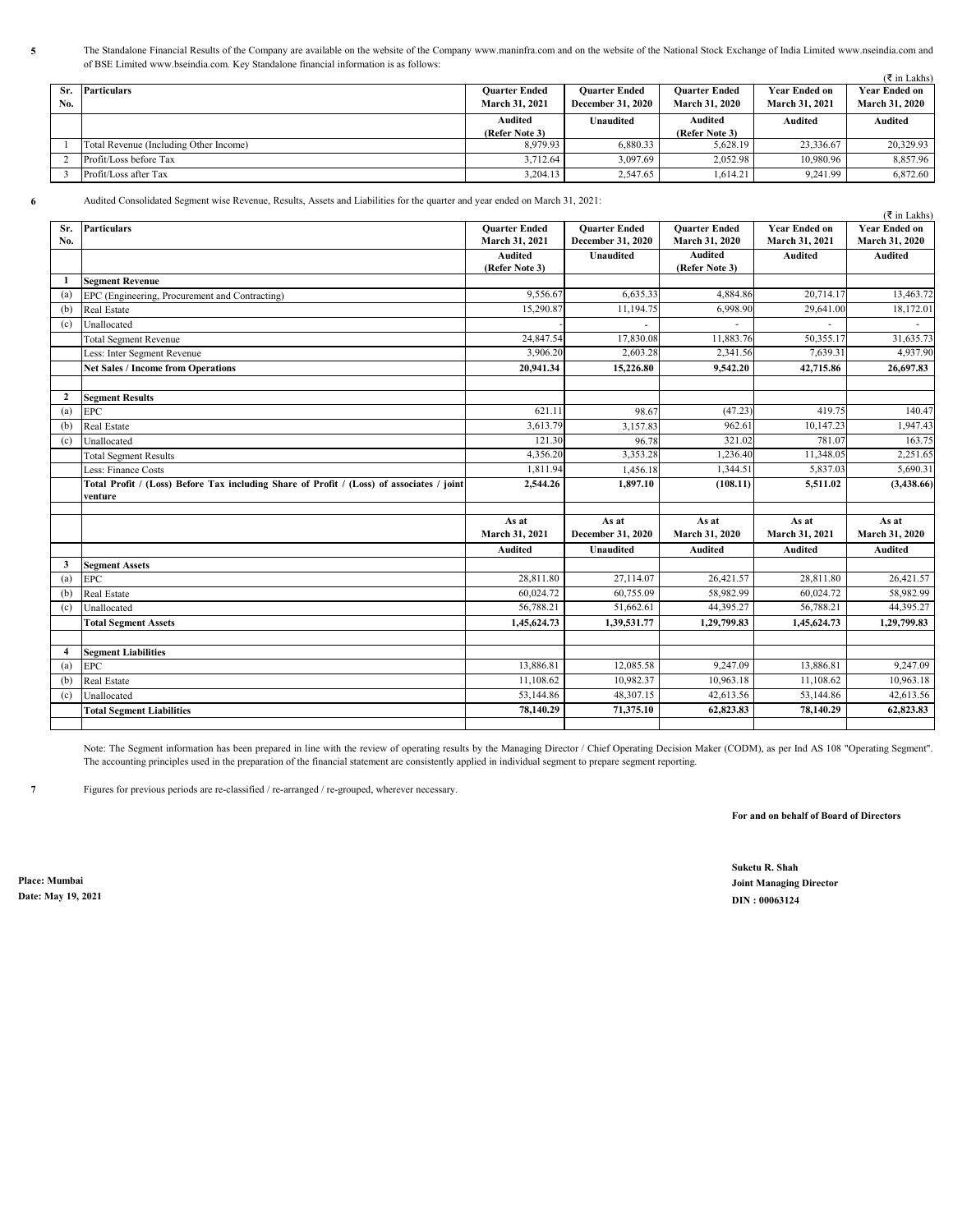

# **MAN INFRACONSTRUCTION LIMITED**

 **Reg. Office: 12th Floor, Krushal Commercial Complex, G M Road, Chembur (West), Mumbai 400 089** 

**Tel: +91 22 42463999 Fax: +91 22 25251589 email: investors@maninfra.com Website: www.maninfra.com CIN: L70200MH2002PLC136849**

**Consolidated Balance sheet as at March 31, 2021**

|                  |              |                                                                                                                                                             |                                     | ( ₹ in Lakhs)                      |
|------------------|--------------|-------------------------------------------------------------------------------------------------------------------------------------------------------------|-------------------------------------|------------------------------------|
| Sr.No.           |              | <b>Particulars</b>                                                                                                                                          | As at March 31,<br>2021             | As at March 31,<br>2020            |
|                  |              | <b>ASSETS</b>                                                                                                                                               | <b>Audited</b>                      | <b>Audited</b>                     |
| 1                |              | <b>Non Current Assets</b>                                                                                                                                   |                                     |                                    |
|                  | $\rm{a}$     | Property, Plant and Equipment                                                                                                                               | 4,247.44                            | 3,563.96                           |
|                  | b            | Capital work-in-progress                                                                                                                                    | 94.00                               | 0.86                               |
|                  | $\mathbf c$  | <b>Investment Property</b>                                                                                                                                  | 1,603.57                            | 4,456.35                           |
|                  | d            | Goodwill                                                                                                                                                    | 66.20                               | 66.20                              |
|                  | $\rm e$      | Investment accounted for using the equity method                                                                                                            | 752.27                              | 1,668.22                           |
|                  | f            | <b>Financial Assets</b>                                                                                                                                     |                                     |                                    |
|                  |              | (i) Investments                                                                                                                                             | 410.84                              | 481.34                             |
|                  |              | (ii) Trade receivables<br>(iii) Loans                                                                                                                       | 227.89<br>$\mathbb{L}^{\mathbb{N}}$ | 107.72<br>$\overline{\phantom{a}}$ |
|                  |              | (iv) Others                                                                                                                                                 | 562.54                              | 456.02                             |
|                  | $\mathbf{g}$ | Deferred tax assets (net)                                                                                                                                   | 5,115.50                            | 4,934.99                           |
|                  | h            | Other non-current assets                                                                                                                                    | 20,785.89                           | 27,692.16                          |
|                  |              | <b>Total Non-Current Assets</b>                                                                                                                             | 33,866.14                           | 43,427.82                          |
|                  |              |                                                                                                                                                             |                                     |                                    |
| $\boldsymbol{2}$ |              | <b>Current Assets</b>                                                                                                                                       |                                     |                                    |
|                  | $\rm{a}$     | Inventories                                                                                                                                                 | 40,273.83                           | 37,991.75                          |
|                  | b            | <b>Financial Assets</b>                                                                                                                                     |                                     |                                    |
|                  |              | (i) Investments                                                                                                                                             | 5,175.85                            | 73.07                              |
|                  |              | (ii) Trade receivables                                                                                                                                      | 10,446.72                           | 8,185.10                           |
|                  |              | (iii) Cash and cash equivalents                                                                                                                             | 7,743.48                            | 6,333.58                           |
|                  |              | (iv) Bank balances other than (iii) above                                                                                                                   | 13,532.84                           | 7,812.25                           |
|                  |              | (v) Loans                                                                                                                                                   | 5,853.36                            | 2,252.62                           |
|                  |              | (vi) Others                                                                                                                                                 | 18,700.29                           | 16,717.68                          |
|                  | $\mathbf c$  | Current Tax Assets (Net)                                                                                                                                    | 31.19                               | 28.14                              |
|                  | d            | Other current assets                                                                                                                                        | 10,001.03                           | 6,977.82                           |
|                  |              | <b>Total Current Assets</b>                                                                                                                                 | 1,11,758.59                         | 86,372.01                          |
|                  |              | <b>Total Assets</b>                                                                                                                                         | 1,45,624.73                         | 1,29,799.83                        |
|                  |              |                                                                                                                                                             |                                     |                                    |
|                  |              | <b>EQUITY AND LIABILITIES</b>                                                                                                                               |                                     |                                    |
| 1                |              | <b>Equity</b>                                                                                                                                               |                                     |                                    |
|                  | $\rm{a}$     | Equity Share Capital                                                                                                                                        | 4,950.01                            | 4,950.01                           |
|                  | b            | Other Equity                                                                                                                                                | 62,534.43                           | 62,025.99                          |
|                  |              | <b>Equity attributable to owners of Man Infraconstruction Limited</b>                                                                                       | 67,484.44                           | 66,976.00                          |
|                  |              |                                                                                                                                                             |                                     |                                    |
| $\mathbf{2}$     |              | Non Controlling Interest                                                                                                                                    | 1,866.89                            | 1,906.85                           |
|                  |              | <b>Total Equity</b>                                                                                                                                         | 69,351.33                           | 68,882.85                          |
|                  |              |                                                                                                                                                             |                                     |                                    |
|                  |              | <b>Liabilities</b>                                                                                                                                          |                                     |                                    |
| 3                |              | <b>Non Current Liabilities</b>                                                                                                                              |                                     |                                    |
|                  | $\rm{a}$     | <b>Financial Liabilities</b>                                                                                                                                |                                     |                                    |
|                  |              | (i) Borrowings                                                                                                                                              | 32,352.64                           | 36,512.64                          |
|                  |              | (ii) Trade payables                                                                                                                                         |                                     |                                    |
|                  |              | Total Outstanding Dues of Micro Enterprises and Small Enterprises<br>Total Outstanding Dues of Creditors other than Micro Enterprises and Small Enterprises | $\mathbf{r}$                        |                                    |
|                  |              | (iii) Other financial liabilities                                                                                                                           | 228.13                              | 166.06                             |
|                  | b            | Provisions                                                                                                                                                  | 344.23                              | 285.71                             |
|                  | $\mathbf c$  | Deferred tax liabilities (Net)                                                                                                                              | 9.97                                | 3.38                               |
|                  |              | <b>Total Non-Current Liabilities</b>                                                                                                                        | 32,934.97                           | 36,967.79                          |
|                  |              |                                                                                                                                                             |                                     |                                    |
| 4                |              | <b>Current Liabilities</b>                                                                                                                                  |                                     |                                    |
|                  | $\rm{a}$     | <b>Financial Liabilities</b>                                                                                                                                |                                     |                                    |
|                  |              | (i) Borrowings                                                                                                                                              | 13,840.95                           | 3,319.46                           |
|                  |              | (ii) Trade payables                                                                                                                                         |                                     |                                    |
|                  |              | Total Outstanding Dues of Micro Enterprises and Small Enterprises                                                                                           |                                     |                                    |
|                  |              | Total Outstanding Dues of Creditors other than Micro Enterprises and Small Enterprises                                                                      | 7,886.59                            | 4,408.65                           |
|                  |              | (iii) Other financial liabilities                                                                                                                           | 6,242.05                            | 2,457.55                           |
|                  | b            | Other current liabilities                                                                                                                                   | 14,944.92                           | 13,451.75                          |
|                  | $\mathbf c$  | Provisions                                                                                                                                                  | 209.55                              | 193.95                             |
|                  | d            | Current Tax Liabilities (Net)                                                                                                                               | 214.37                              | 117.83                             |
|                  |              | <b>Total Current Liabilities</b>                                                                                                                            | 43,338.43                           | 23,949.19                          |
|                  |              | <b>Total Equity and Liabilities</b>                                                                                                                         | 1,45,624.73                         | 1,29,799.83                        |
|                  |              |                                                                                                                                                             |                                     |                                    |

**For and on behalf of Board of Directors**